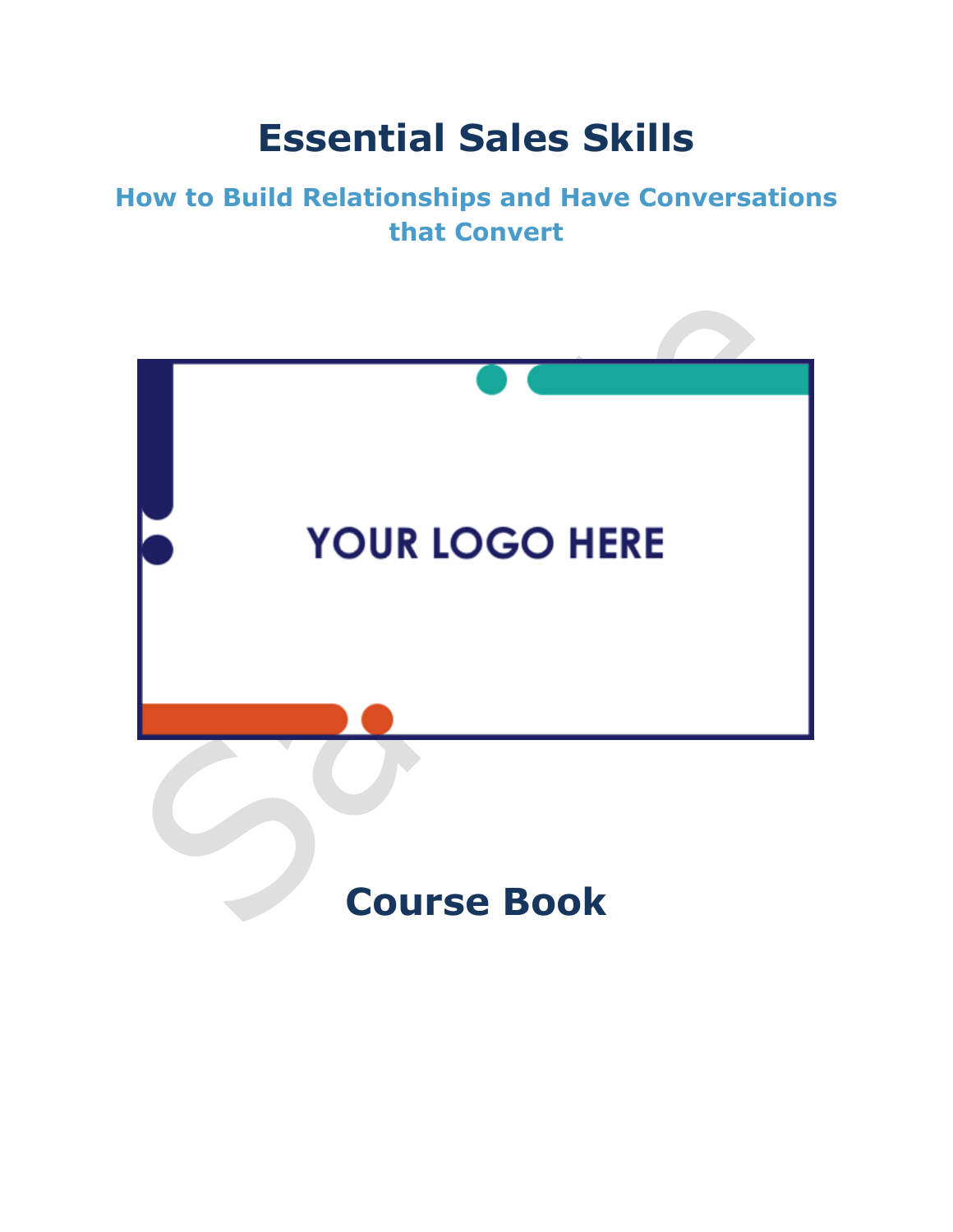## **Table of Contents**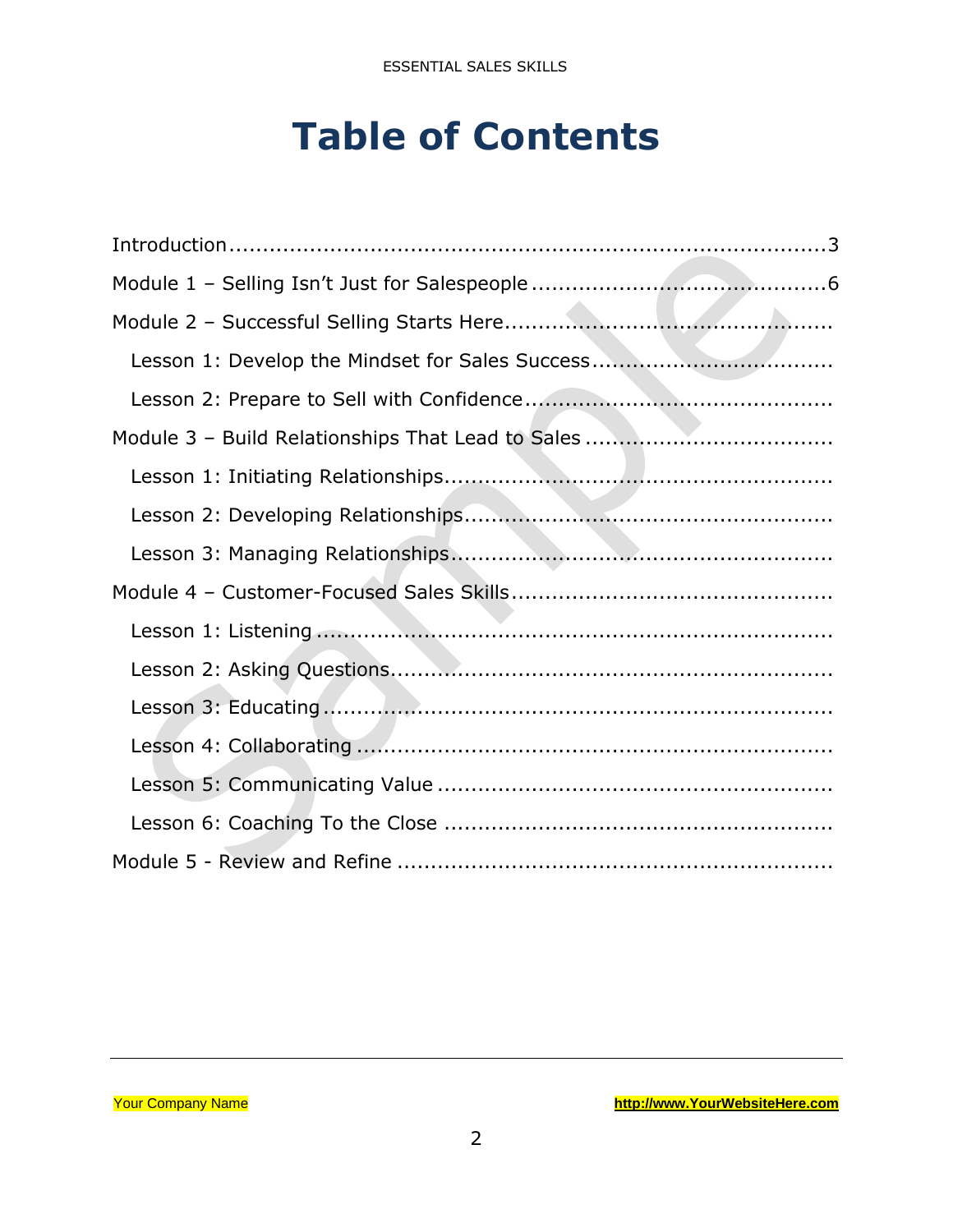## **Introduction**

<span id="page-2-0"></span> $\mathbf I$ f you haven't done much one-on-one selling in the past, you may have a negative perception of the process. Many business owners hate the idea of selling because they see it as pushy, manipulative, or dishonest. This is the reputation of old-school hard-sell tactics – but when you use the right approach to convert prospects to customers, it won't be like that at all.

Customers are the foundation of your business and the reason it can exist and thrive. In order to get customers, you have to sell your product or service.

This doesn't mean you have to learn high-pressure sales techniques. Effective selling is about clarifying and meeting the prospect's needs. Making a sale gives you the opportunity to use your expertise to serve your customer in the best way you can. So think 'serving' rather than 'selling' and you'll feel confident in the process.

Rather than fixating on closing deals, focus on developing deeper relationships with your ideal customers. Using this approach, you'll see much greater success in the long-term. You'll be proposing the best, most relevant solutions to resolve your prospects' problems. When you do this, they'll naturally want to buy from you.

In this course, you'll discover that you don't need to be a 'natural salesperson' to be successful in selling. You'll learn how to develop the essential relationships that lead to sales and master key communication skills such as listening and questioning. You'll discover ways to collaborate with your prospects and coach them to make the right decision for their unique needs, so that they're completely satisfied with their purchase. By the end of this course, you'll appreciate just how natural the selling process can be, which will result in more sales and steady growth for your business.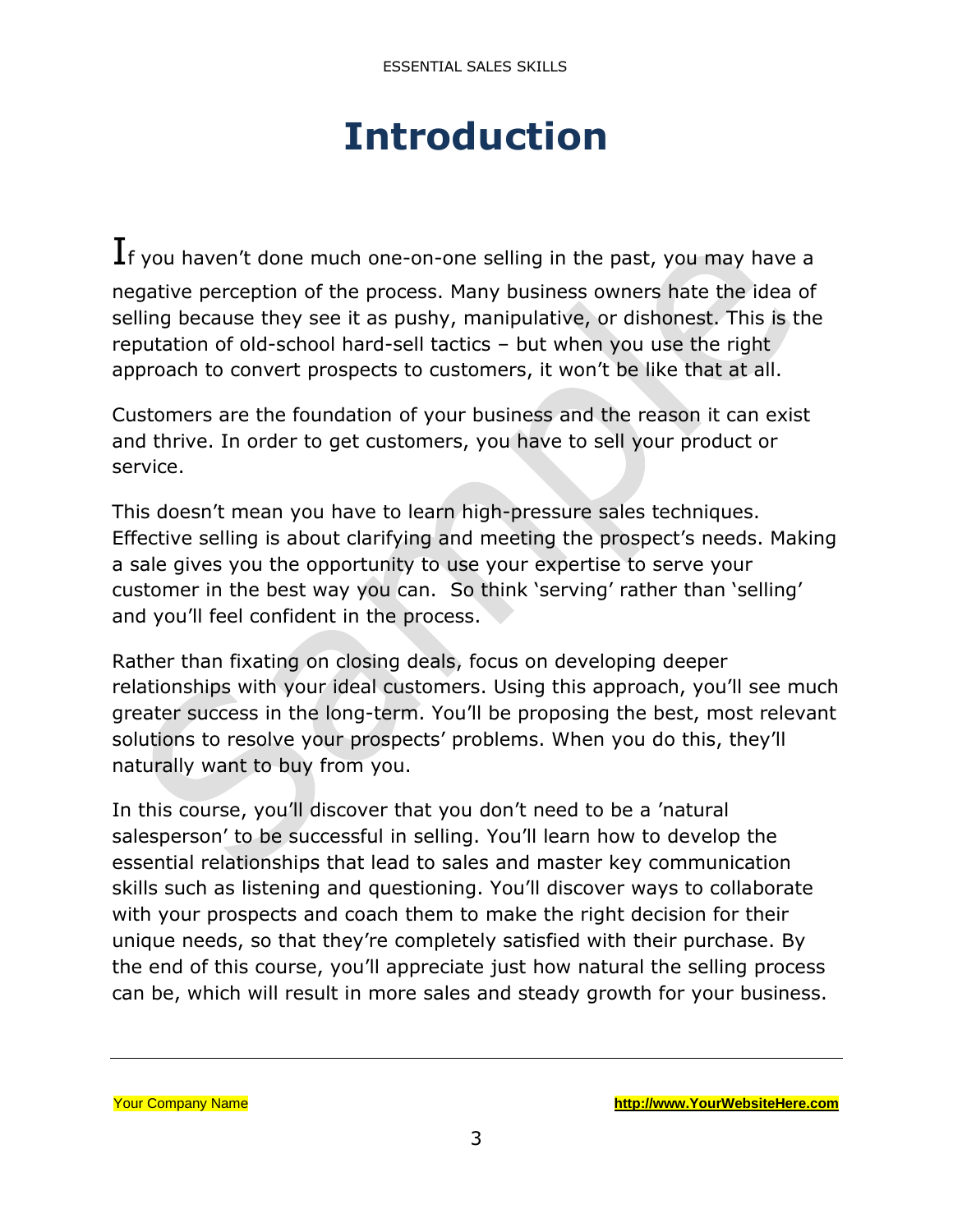### **Learning Objectives:**

By the time you complete this course, you'll be able to:

- $\triangleright$  Recognize why you need to develop sales skills and how the right approach reflects your desire to serve your customers
- ➢ Uncover your blocks to selling and discover ways to overcome them, so that you can sell with ease and self-assurance
- ➢ Deepen your knowledge of your customers and yourself, so that you feel confident when you go into the sales process
- ➢ Start relationships with potential customers on the right note, so that prospects feel a connection to you and want to learn more
- ➢ Develop relationships with prospects based on serving their needs, which will naturally lead to sales opportunities
- ➢ Manage multiple relationships with prospects and customers efficiently and in a way that leads to more conversions and ongoing sales
- ➢ Actively listen to your prospects and customers, so that you don't jump to conclusions at any point during the sales process
- ➢ Use different types of questions to learn more about your prospect's situation and needs, so that you have a complete picture before developing a solution
- ➢ Provide information that helps prospects understand their situation and needs, so that they feel empowered to find the right solution
- ➢ Work together with prospects to identify the root cause of their problems, so they feel a part of the solution process
- ➢ Communicate the value of your proposed solution, so that your prospect recognizes and visualizes the impact it will have on them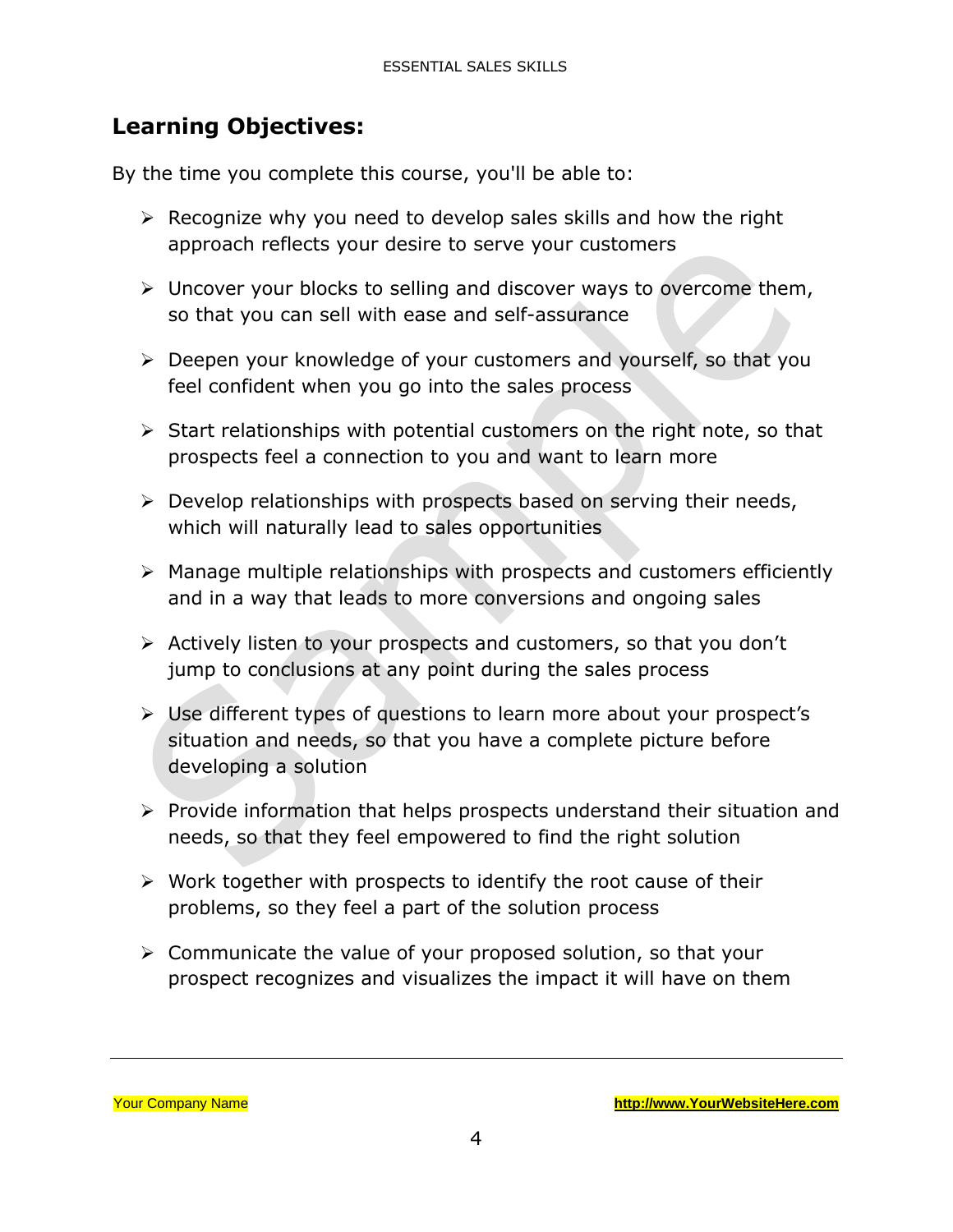- ➢ Ensure the sale goes smoothly, prospects don't back out at the last minute, and everyone is confident in the sales decision
- $\triangleright$  Consolidate and implement your learning and plan future action steps so you can achieve the goals you set for this course

This course is broken down into 5 major modules and individual lessons to take you step-by-step through acquiring powerful sales skills to help you achieve your business goals.

The modules follow a logical order, so while you can skip around if you want, it's best to work through them one at a time.

As you go through each module, use your Action Guide to help you complete the Action Steps at the end of each.

#### **Expectations**

Before we start the course, take a minute to think about what you want to get out of it.

In the Action Guide, write down three skills you expect to gain.

Now that you're clear about what you want this course to deliver, we can get started.

Your Company Name **[http://www.YourWebsiteHere.com](http://www.yourwebsitehere.com/)**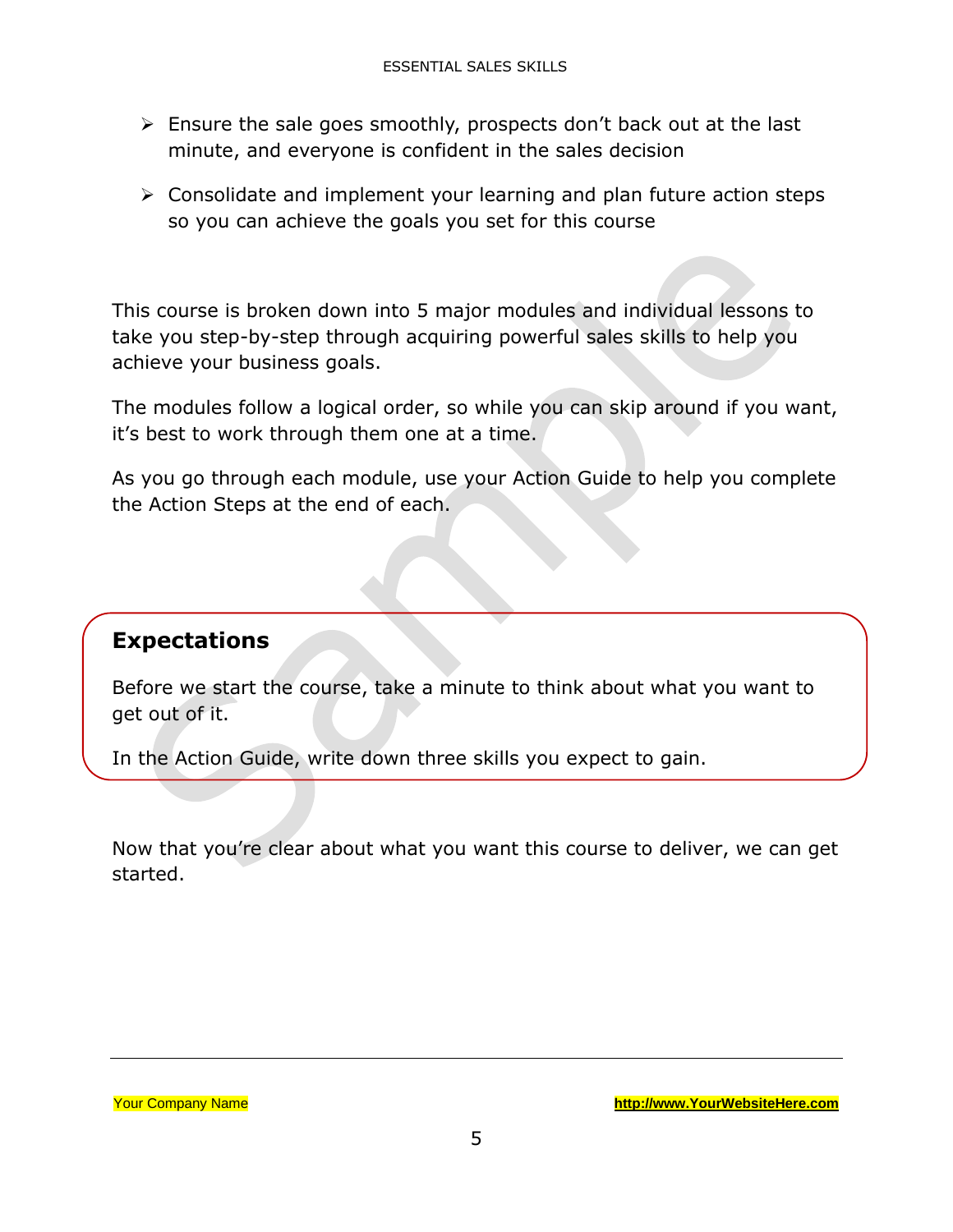# <span id="page-5-0"></span>**Module 1 – Selling Isn't Just for Salespeople**

Many business owners who don't sell full-time dislike or even fear the idea of selling. Some do everything they can to avoid it. You may find yourself in this situation now, even though you know that you have to sell to stay in business.

In this module, you'll recognize the need to develop your sales skills so that you can truly help and serve your customers.

## **Why You Need to Develop Sales Skills**

Sales may not be your profession, but you need to make sales if you want to have a profitable business. These may be online or offline sales, but the skills are the same.

Think a bit deeper about what selling actually is. It's an exchange of goods and services for money. In other words, you are giving something back when someone pays you money, so you have nothing to feel ashamed about.

But the impression persists that selling is sleazy, tacky, or even dishonest. If you resonate with this, then try changing the way you think about selling. Instead think:

- $\triangleright$  Selling is solving a problem for my customer
- $\triangleright$  Selling is serving them in the best way possible

You know that you want what's best for your customers, but you can't help them if you don't make the sale first.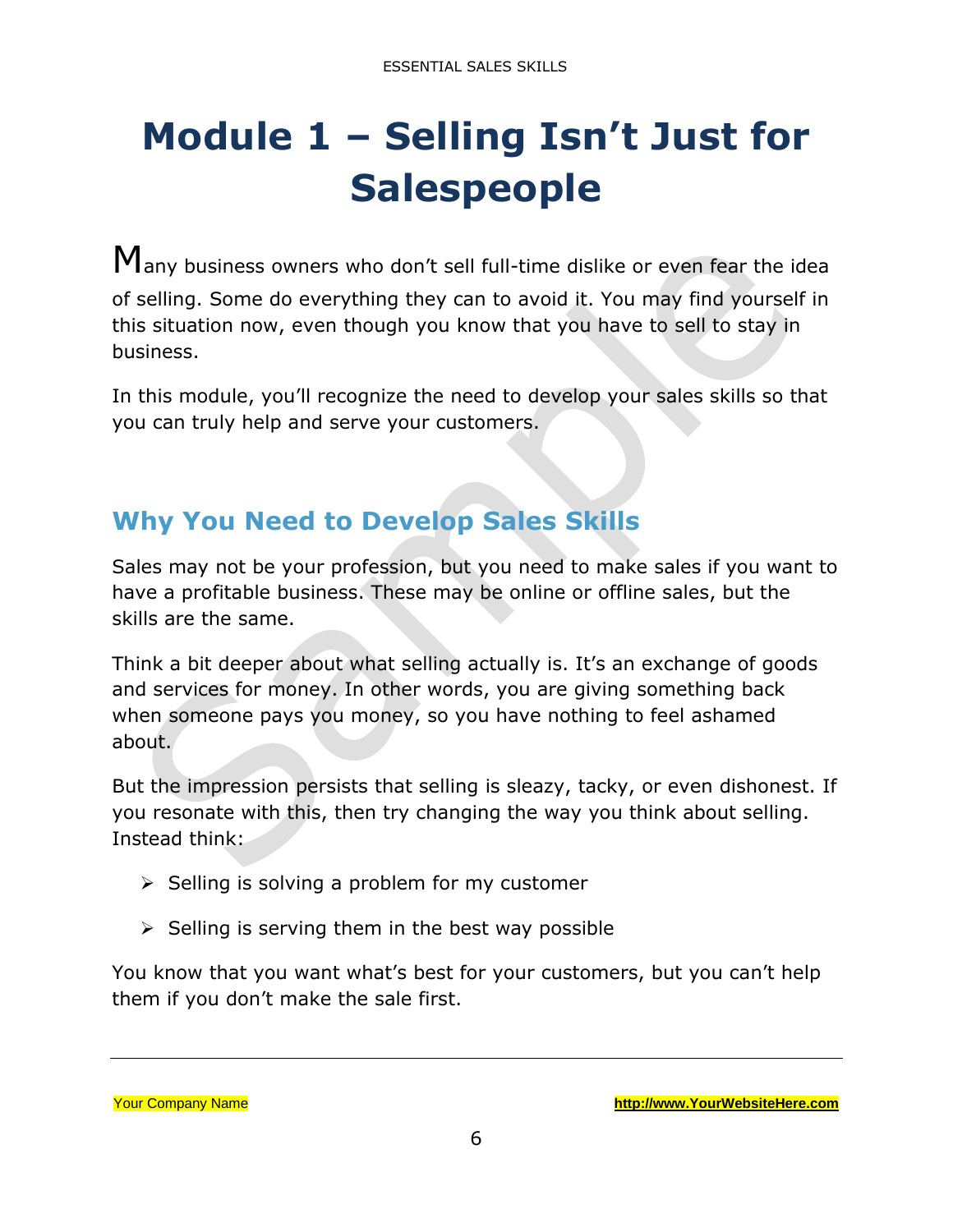Selling is about matching what you have to offer to what customers need, so it must always be customer-focused.

Your job when you're selling is to help your customer make a decision – the right one for them. You're their decision coach. And they may well come to work with you because of that decision.

Of course, the sales process is often a lengthy one and begins with you finding suitable leads before you make an offer. In this course, we are focusing on the key communication and relationship-building skills you need to master in order to sell successfully.

Depending on your business, you'll use sales skills in a variety of contexts, from sales conversations, to webinars, to small groups.

Also depending on your type of business, you may be selling to other businesses. That's known as business-to-business and often abbreviated to B2B, such as a manufacturer selling products to a wholesaler. But you may sell to individuals, or business-to-consumer (B2C), such as a life coach selling their services to an individual client.

Your core sales skills will work for you in all situations.

### **Attributes of Customer-Focused Salespeople**

Successful salespeople are not out to manipulate people into buying something they don't want. That's an old-school, high-pressure way of selling. It might've worked for a first sale, but it wouldn't have people coming back for more.

Customer-focused salespeople are: